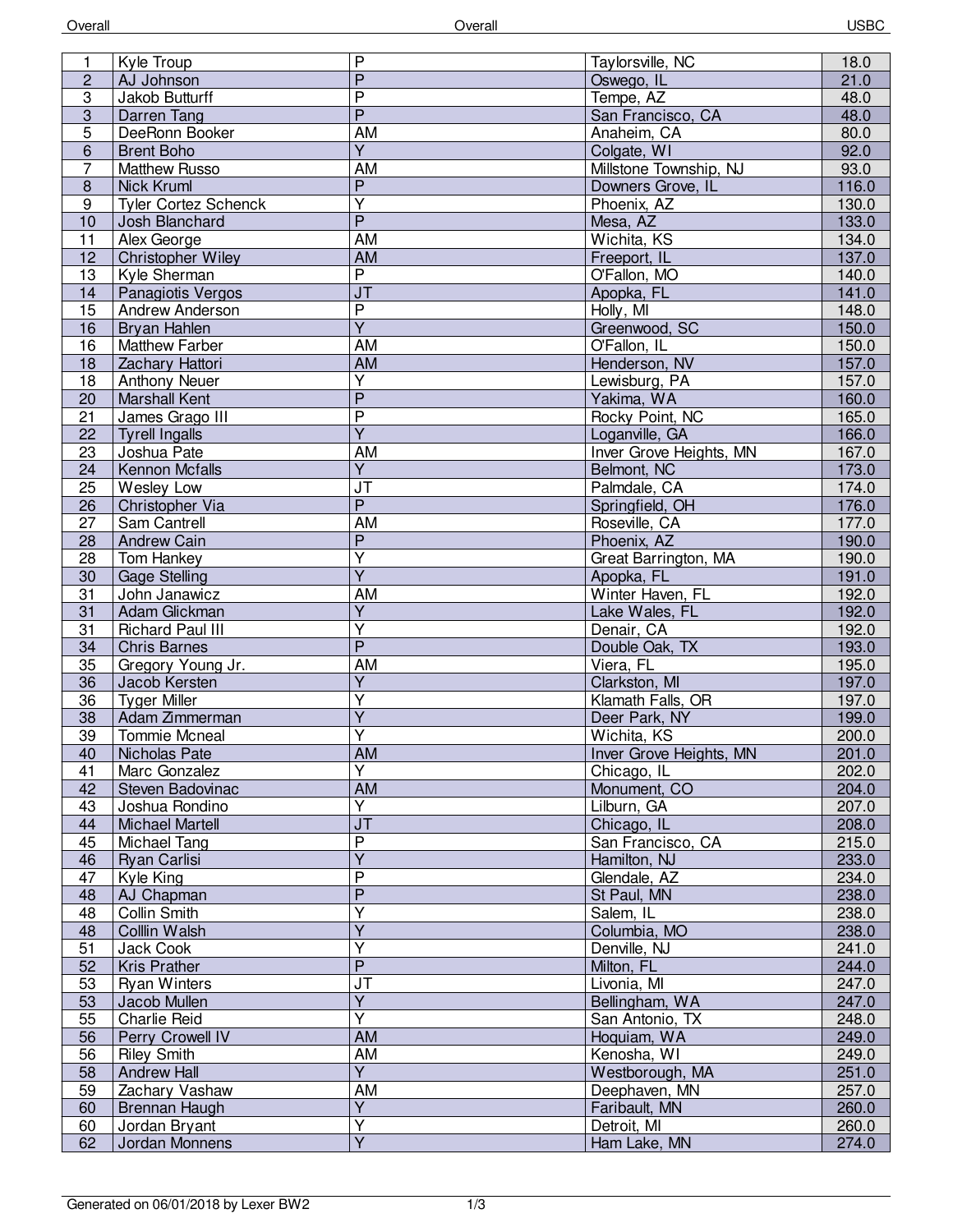| 63              | Sean Wilcox              | Υ                       | Altamonte Springs, FL | 275.0 |
|-----------------|--------------------------|-------------------------|-----------------------|-------|
| 64              | Hunter Machin            | $\overline{\mathsf{Y}}$ | Dundalk, MD           | 277.0 |
| 65              | Devin Bidwell            | $\overline{P}$          | Wichita, KS           | 279.0 |
| 65              | Joseph Grondin           | $\overline{\mathsf{Y}}$ | San Pedro, CA         | 279.0 |
| 67              | Cameron Hurwitz          | Ÿ                       | Rochester, NY         | 297.0 |
| 68              | <b>Bradley Martin</b>    | <b>AM</b>               | Lee's Summit, MO      | 298.0 |
| 69              | Spencer Robarge          | Ÿ                       | Springfield, MO       | 302.0 |
| 70              | Casey Cohagan            | AM                      | Fairport Harbor, OH   | 303.0 |
| $\overline{71}$ | Gabriel Garcia           | $\overline{P}$          | Brandon, FL           | 304.0 |
| 71              | <b>Tyler Trombetta</b>   | $\overline{Y}$          | Highland, IN          | 304.0 |
| $\overline{73}$ | Andrew Lazarchick        | $\overline{\mathsf{Y}}$ | Brick, NJ             | 307.0 |
| 73              | <b>Thomas Peters</b>     | AM                      | Belleville, IL        | 307.0 |
| 75              | Michael Dertz            | <b>AM</b>               | Tinley Park, IL       | 312.0 |
| 76              | Joe Gerencser            | $\overline{Y}$          | Henderson, NV         | 313.0 |
| 77              | <b>Andrew Svoren</b>     | AM                      | Bakersfield, CA       | 316.0 |
| $\overline{78}$ | Connor Egan              | $\overline{Y}$          | East Northport, NY    | 322.0 |
| $\overline{78}$ | Thorsten Przychocki      | AM                      | Sebring, FL           | 322.0 |
| 80              | Andrew Letscher          | $\overline{Y}$          | Canfield, OH          | 323.0 |
| 81              | Chase Kaufman            | Y                       | Swartz Creek, MI      | 324.0 |
| 82              | <b>Briley Haugh</b>      | Y                       | Faribault, MN         | 326.0 |
| 82              | Solomon Salama           | Υ                       | Beverly Hills, CA     | 326.0 |
| 84              | Cooper Tate              | $\overline{\mathsf{Y}}$ | Vadnais Heights, MN   | 327.0 |
|                 | Stephen Hahn             | P                       | Ashburn, VA           |       |
| 85              |                          | $\overline{\mathsf{Y}}$ |                       | 331.0 |
| 86              | Alec Keplinger           |                         | Coldwater, MI         | 332.0 |
| 87              | Bryan Manno              | AM                      | Singer Island, FL     | 336.0 |
| 88              | <b>Myles Duty</b>        | $\overline{P}$          | Modesto, CA           | 340.0 |
| 89              | Alex Acosta              | $\overline{\mathsf{Y}}$ | Bolingbrook, IL       | 346.0 |
| 90              | TJ Rock                  | Ÿ                       | Henderson, NV         | 350.0 |
| 91              | Michael Duran            | P                       | Banning, CA           | 360.0 |
| 92              | Alec Karr                | Y                       | Fremont, NE           | 361.0 |
| 93              | Jordan Chavez            | Υ                       | Crest Hill, IL        | 365.0 |
| 94              | Morgan Moore             | $\overline{\mathsf{Y}}$ | Aurora, CO            | 366.0 |
| 95              | Jacob Klein              | AM                      | East Islip, NY        | 372.0 |
| 96              | <b>Wyatt Smith</b>       | $\overline{Y}$          | Cape Coral, FL        | 373.0 |
| 97              | Michael Kicmal           | AM                      | LaGrange, IL          | 374.0 |
| 98              | <b>Brandon Mooney</b>    | $\overline{\mathsf{Y}}$ | Roscoe, IL            | 377.0 |
| 99              | Alexander Sorge          | $\overline{\mathsf{Y}}$ | Monmouth Junction, NJ | 378.0 |
| 100             | Hunter Kempton           | $\overline{\mathsf{Y}}$ | Buzzards Bay, MA      | 383.0 |
| 101             | Kyle Andrews             | AM                      | Vista, CA             | 384.0 |
| 101             | Steven Faulkner          | Y                       | Butner, NC            | 384.0 |
| 103             | Corey Umbrello           | $\overline{P}$          | Westminster, MA       | 389.0 |
| 103             | <b>Brandon Wanders</b>   | <b>AM</b>               | Foothill Ranch, CA    | 389.0 |
| 105             | Zachary Singer           | Y                       | Buffalo Grove, IL     | 391.0 |
| 106             | <b>Reed Ross</b>         | <b>AM</b>               | Faribault, MN         | 394.0 |
| 107             | <b>Connell Kelleher</b>  | $\overline{\mathsf{Y}}$ | Chicago, IL           | 398.0 |
| 108             | Ronald Davis Jr          | AM                      | Lanham, MD            | 399.0 |
| 108             | <b>Blake Earnest</b>     | $\overline{\mathsf{Y}}$ | Wood River, NE        | 399.0 |
| 110             | Nicholas Sommer          | $\overline{\mathsf{Y}}$ | Roscoe, IL            | 408.0 |
| 110             | Nick Archacki            | Υ                       | Saegertown, PA        | 408.0 |
| 112             | Logan Williams           | $\overline{Y}$          | Anchorage, AK         | 411.0 |
| 113             | <b>Timothy Gruendler</b> | AM                      | St. Louis, MO         | 413.0 |
| 114             | Ryan Liederbach          | AM                      | Northfield, OH        | 415.0 |
| 115             | Dawson Miller            | Ÿ                       | Huntingtown, MD       | 419.0 |
| 116             | Andrew Cannuli           | $\overline{Y}$          | Moorestown, NJ        | 420.0 |
| 117             | Kyler McDonald           | AM                      | Vandalia, OH          | 423.0 |
| 118             | Daniel Bolan             | $\overline{\mathsf{Y}}$ | Orlando, FL           | 426.0 |
| 119             | Jakob Sisk               | Y                       | Rossville, IN         | 428.0 |
| 120             | Jacob Gill               | <b>AM</b>               | Albuquerque, NM       | 438.0 |
| 121             | Kevin Jones              | AM                      | Covina, CA            | 439.0 |
| 122             | <b>Matthew Diamond</b>   | AM                      | Centerville, OH       | 441.0 |
| 123             | Charles Vashaw           | AM                      | Deephaven, MN         | 444.0 |
| 124             | Dean Vargo               | $\overline{Y}$          | Richmond Heights, OH  | 446.0 |
|                 |                          |                         |                       |       |